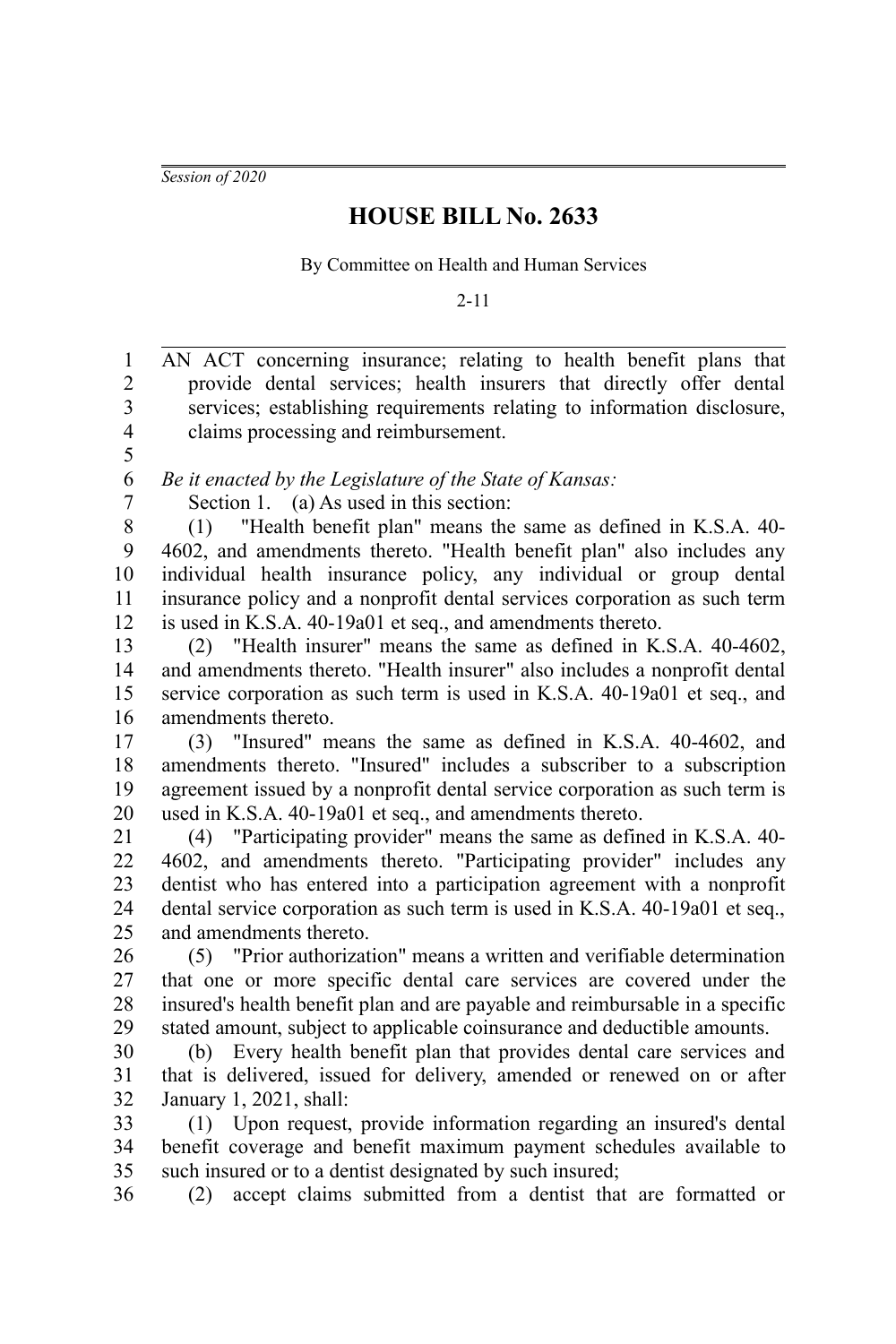transmitted in any manner authorized by law; and 1

(3) provide one or more methods of payment or reimbursement that provide the dentist with 100% of the contracted amount of the payment or reimbursement and that do not require the dentist to incur a fee to access the payment or reimbursement. 2 3 4 5

(c) A health insurer providing a health benefit plan that offers dental care services or a health insurer that directly offers dental care services shall establish a website to provide resources and information to dentists and insureds. The health insurer shall make accessible on such website sufficient information about the plan or policy for dentists and insureds such that a dentist, with permission of the insured, may determine the type of dental care services covered by the insured's plan or policy, and prepare an estimate of the amount of the payment or reimbursement available for the dental care services under the plan or policy. The health insurer shall not charge a fee to insureds or dentists for access to the website. 6 7 8 9 10 11 12 13 14 15

(d) A health insurer providing a health benefit plan that offers dental care services or a health insurer that directly offers dental care services shall not: 16 17 18

(1) Reduce an insured's benefit payment amount as a result of an error relating to any other insured's benefits or transaction by the health insurer or their contracted vendor; or 19 20 21

(2) deduct the amount of an overpayment of a claim from a payment or reimbursement for a dental care service provided by a dentist who did not receive the overpayment.  $22$ 23 24

(e) (1) For dental services for which prior authorization is required, a health insurer providing a health benefit plan that offers dental services or a health insurer that directly offers dental services shall provide the treating dentist with a prior authorization within 30 days of the date that the treating dentist submits a request for such prior authorization. 25 26 27 28 29

(2) A prior authorization shall include a specific benefit payment or reimbursement amount. Except as provided in subsection (f), the health insurer that provided the prior authorization shall not pay or reimburse the dentist a sum that is less than the amount stated in the prior authorization. 30 31 32 33

(f) A health insurer that provides a prior authorization for a dental care service under subsection (e) may deny a claim for such dental care service or reduce payment or reimbursement to the dentist for the service only if: 34 35 36 37

(1) The denial or reduction is in accordance with the insured's health benefit plan limitations, including an annual maximum or frequency of treatment limitation and the insured met the benefit limitation after the date the prior authorization was issued; 38 39 40 41

(2) the documentation for the claim fails to reasonably support the claim as it was prior authorized; 42 43